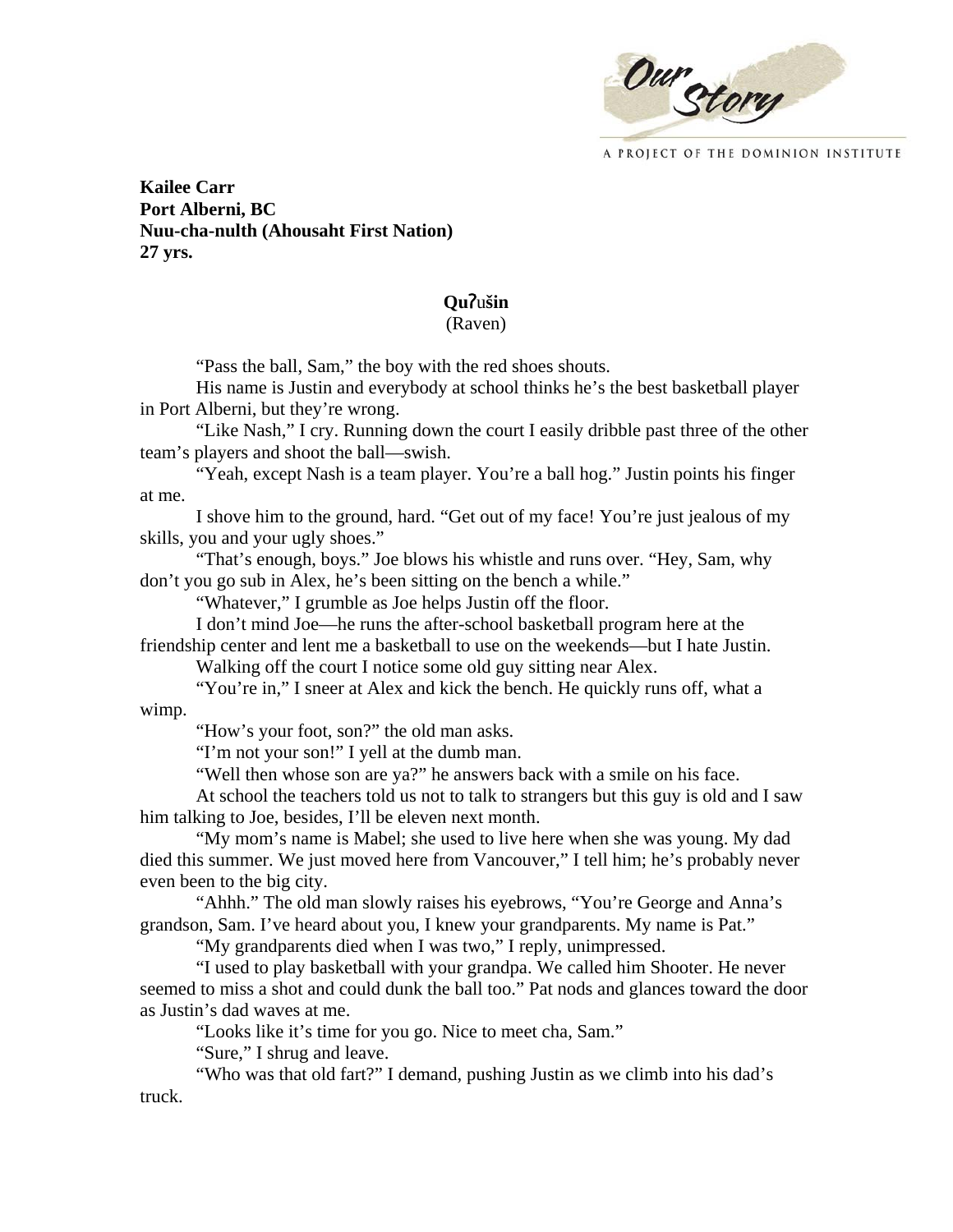"That's Pat Joseph, he is an Elder who teaches language classes here after basketball," Justin's dad responds, driving down the road to my house.

"What's an Elder?"

"An Elder is an adult who has lived a long time and is very wise. Elders are respected here and you shouldn't call Pat an 'old fart'." Justin stares at me angrily as the truck stops.

He is such a know-it-all.

"Thanks for the lift, Mr. Cootes," I mutter, slamming the door.

I hate having to get a ride with Justin but my mom has to work lots so she can't pick me up after basketball. When I turn sixteen I'm gonna get my own truck and then I'll leave this town and drive anywhere I want.

"How was your first day of school, Sam?" my mom asks as I enter our house. She is dishing out dinner and still in her work uniform.

"School sucks," I protest, throwing my bag on the floor. "Do you know someone named Pat Joseph?"

"Pat Joseph? I haven't seen him in almost ten years. He was really close with your grandpa. How do you know Pat, honey?"

"I met him today at basketball."

My mom smiles, "I'd sure like to see him again, maybe once we get settled. That reminds me, I talked to Justin's mom today and she said that you can stay at Justin's after basketball this week until I get off work."

"No, Mom! I hate Justin, and I hate school, and I hate this town." I storm off to my bedroom, putting the 'Do Not Enter' sign on my door—all I know is that I am not going to Justin's house tomorrow.

\*\*\*

"That's it for today, gang," Joe calls out, ending the game.

Justin takes a drink from his water bottle and turns to me. "My mom said that you're coming over to our house after basketball."

Looking past him I see Pat setting up a few chairs.

"Yeah right, I'm staying here to help Pat. My mom knows him; he was best friends with my grandpa." I push past Justin and walk toward Pat.

"So you need some help or what?" I pick up a chair and unfold it. "How many people are coming anyway?"

 "Always room for one more, Sam." Pat looks over and waves at Justin's dad. "Anyone can come at any time. Most days we have over twenty people here, but it might be just the two of us tonight, the fair is in town."

 "I know. I can't go, my mom said maybe next year." I grab the big bag beside Pat, "What's this?"

 "That right there is a drum. Have you ever played one, Sam?" Pat takes out the drum, it is shaped in a big circle and has a cool design painted on the front.

I shake my head. "What's it for?"

"It is the heartbeat of our people."

Pat starts to bang the drum, thumping it steadily. "I made this drum from deerhide. The drawing on it is a raven."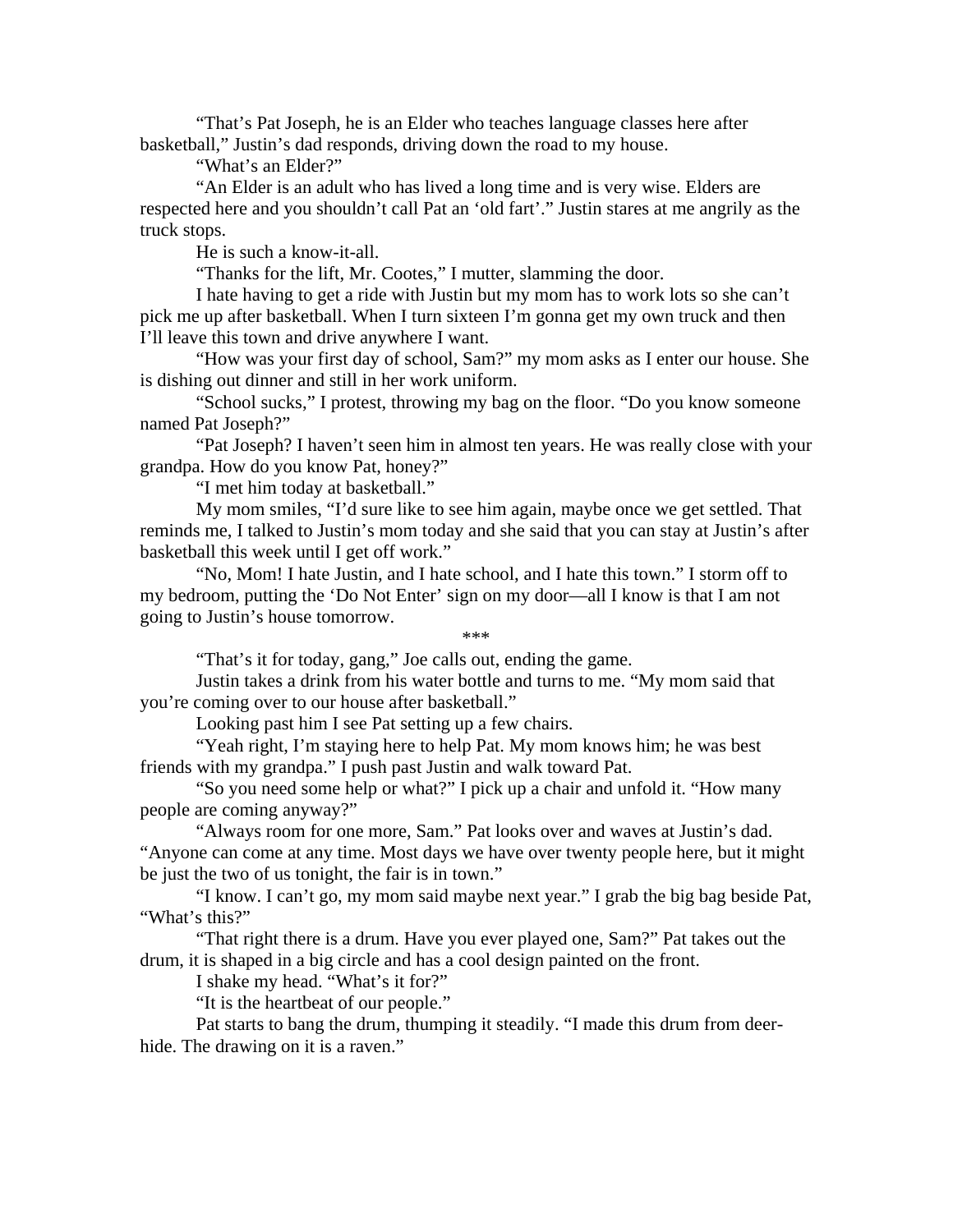"Do you mean those stupid black birds outside? Why would anyone bother drawing them?" I scowl, thinking of the one that stole my sandwich at lunch today when I was outside playing basketball.

 "Did you know that in our language raven is called quʔušin?" Pat continues to beat the drum in constant rhythm.

"Quʔušin is known as the trickster and is highly regarded by our people. In fact, we even have a dance to honour the quʔušin. Your grandfather and I danced it together many times as kids. When George was younger, the quʔušin was his favorite animal. Your grandfather loved to have fun and always said that when he died he wanted to be remembered with the spirit of the quʔušin."

 "Everyone I know dies, it's just me and my mom now," I whisper quietly. "But the people who love you are still with you, Sam—they are in here." Pat points to his heart.

"Every time we remember, their spirits are with us. By singing and dancing we honour their memory. The qu?ušin was your grandfather's most treasured dance, and mine." He holds up the drum and starts to sing.

With the drum pulsing strong, Pat's loud voice echoes throughout the gym. I have never heard a song like this before—I like it.

"You know, since you knew my grandfather and everything, he probably would've wanted you to teach me how to do that," I inform him when the song ends.

"I should hope so, he wrote it." Pat grins and passes me the drum.

"Really? What do the words mean?" I pound on the drum and my arm shakes with its vibration.

"The song is a story about the quʔušin. The words are in our language and I'll teach you. I'm here everyday after basketball," Pat offers as my mom enters the gym.

They talk while I practice on the big drum, my mom looks relieved.

"It's good seeing you again, Pat." Mom hugs him and smiles. "Thanks for this; I'll pick him up every night at six."

\*\*\*

Today is my birthday and I am allowed to have a party at the friendship center. I've hung out with Pat every day after basketball this month and learned all the words to

the Quʔušin song; I can sing it almost as loud as him. Everyone from basketball started coming to the language classes too. I even helped Justin learn my grandfather's song. Pat said that it is a public song created for everyone to have fun—and Justin doesn't annoy

me as much anymore. Pat even taught us the Quʔušin dance that he used to do with my grandfather.

There are a lot of people in the gym; they are all here to watch us perform.

"I made this for you, Sam, happy birthday." Pat hands me a headband, woven from strips of wood, and I run my fingers along it. "It's made from cedar bark and you can wear it when you lead the Quʔušin dance."

"Thanks, Pat!"

I put on my new headband as he gets out his drum. Justin's dad and a few others come to join us with their drums. They are creating a drum circle.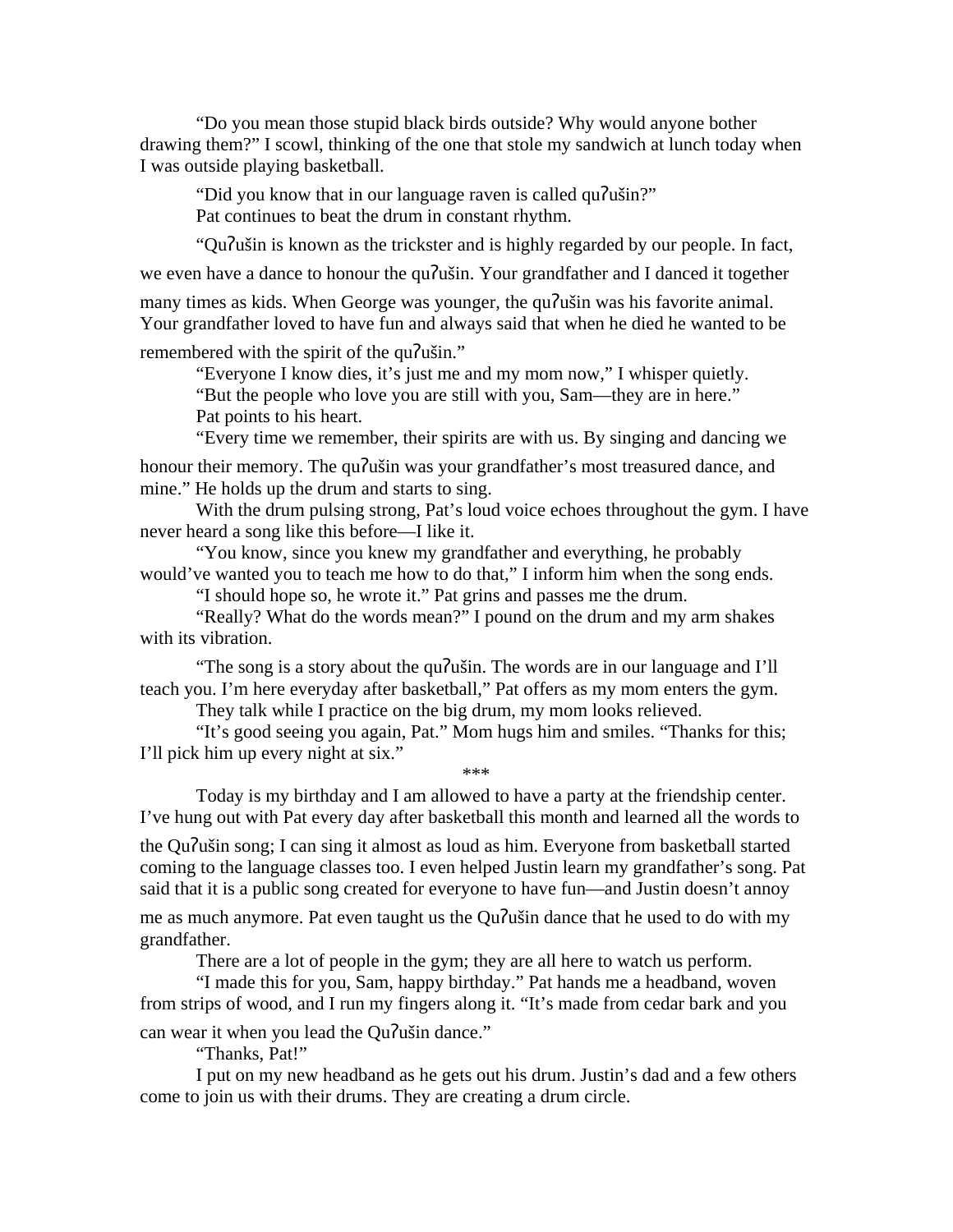"Let's go," I instruct the other kids from basketball, we all know what to do.

Crouching low in the middle of the gym our feet are bare and we are quiet, waiting for the first beat of the drums. As the pounding begins, my teammates fill the floor representing all the creatures of the earth—but I remain still.

I am Quʔušin, the sneaky trickster.

With the drums beating in unison, I hear Pat's voice and start to dance around the others. It's my job to create excitement and cause mischief. Raising my knees high in the air, my arms spread wide, I tiptoe around the gym tilting my head as I encounter the beings around me.

Our movements tell a story about the quʔušin and as I dance I feel the spirit of my grandfather—I think he is proud of me.

When the song ends my mom hugs me tight and gets all mushy, and then says that we can go out for ice cream.

This is the best birthday ever.

\*\*\*

Today for show-and-tell I showed the class my headband and at recess everyone wanted to try it on. Then in art class Mrs. Clarkson said we had to make something nice for someone special we know so I made a drawing like the one on Pat's drum.

"Where's Pat?" I ask Joe as Justin and I walk into the gym. I have my picture of

quʔušin with me—I'm going to give it to Pat.

"Something's happened," Joe murmurs to the group; he looks sad. "Pat passed away this afternoon. He went to sleep for a nap and never woke up."

My mom is walking across the gym floor toward me. She should be at work, I have basketball right now and then language class, my mom is not supposed to pick me up until six.

I look around the friendship center, this place was so full of people yesterday and everybody was laughing. Now everyone is sad, some of the boys are even crying. We need Quʔušin to make us smile, we need the trickster.

I dash out the door; I know where to find Quʔušin.

I run as fast as I have ever run and by the time I get to the basketball court outside our school I am out of breath—but I made it.

I see Quʔušin on the fence.

"Come on, you have to follow me. We need you now," I reveal to the black bird,

but Quʔušin does not understand me. I unzip my backpack and take out the crusts left

over from my sandwich and start to sing the Quʔušin song.

Walking back to the friendship I sing as loud as I can the words that my grandfather wrote, the words that Pat taught me.

Quʔušin is following me.

I drop my last crumb outside the gym as my mom rushes over.

"It's ok," I reassure everyone, "Pat is here with the spirit of the quʔušin."

My mom has tears in her eyes.

I begin singing the Quʔušin song.